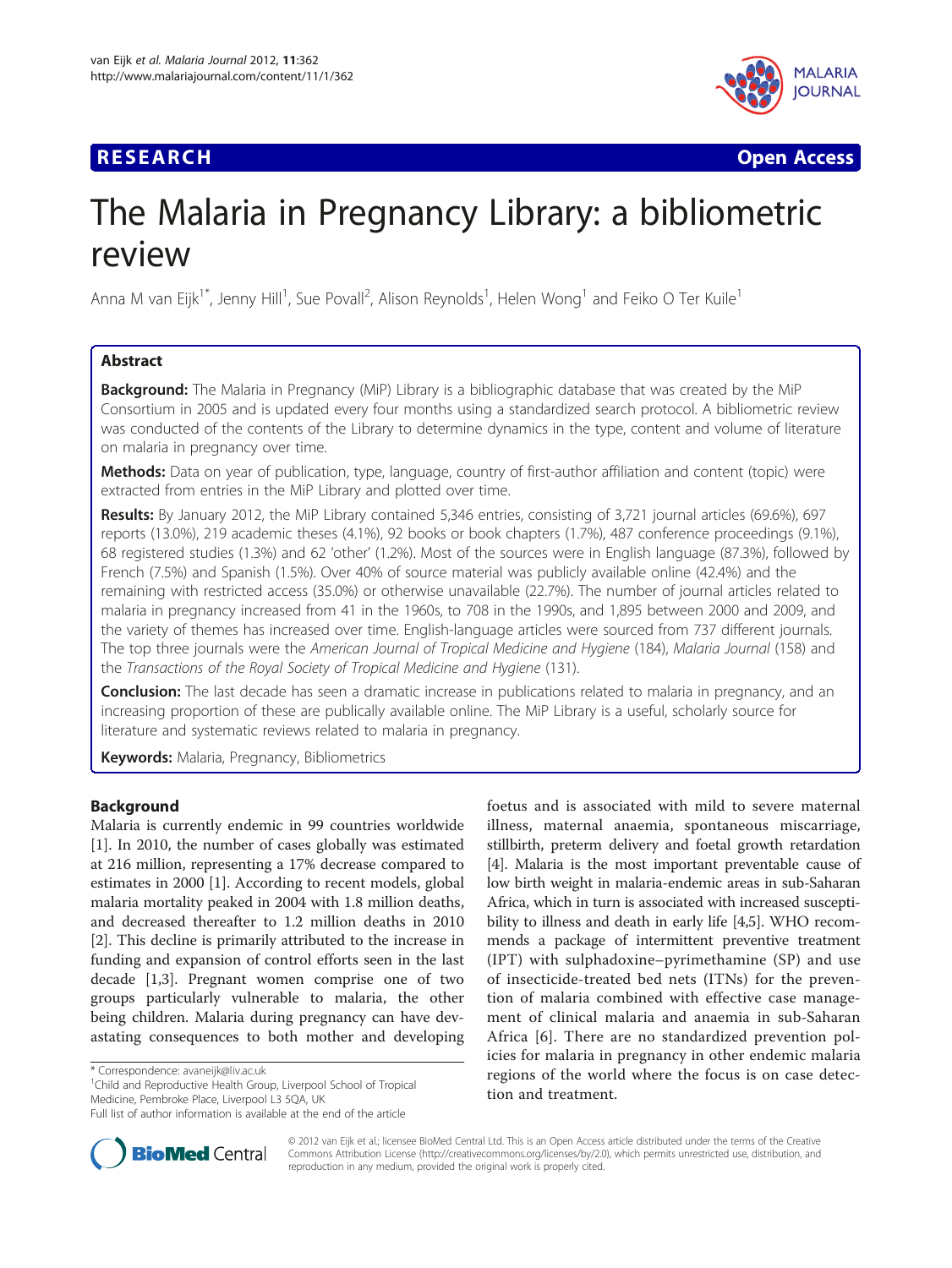<span id="page-1-0"></span>The Malaria in Pregnancy (MiP) Library was created in 2005 by the MiP Consortium in order to assemble all available published and unpublished literature on malaria in pregnancy, and make its database accessible to researchers and other interested members of the public [[7\]](#page-10-0). A bibliometric review of the contents of the MiP Library was undertaken to explore how research interests in malaria in pregnancy have evolved over time; specifically, how the focus of research on malaria in pregnancy has changed, and how increases in malaria in pregnancy publications compare to publications on malaria in children during the same period.

## Methods

The MiP Library is updated every four months through a search of available online literature for new information on malaria in pregnancy using a standardized search protocol (see Table 1 and Additional file [1\)](#page-10-0). In addition, reference lists in the retrieved literature are checked for secondary citations. The published literature includes articles, books, reports, academic theses, and policy guidelines. The unpublished literature includes registered studies, unpublished theses or research, and meeting reports. Whilst there is no language restriction, the focus to date has been on the European family of languages and predominantly English.

General information for each relevant entry is recorded, such as author, date of publication, and title. Entries are categorized according to reference type, content and topic. The reference types include journal article, report, thesis, book or book chapter, conference proceeding (abstract), registered study, and other (e.g. electronic citation, presentations, unpublished work). The content type includes: primary research articles (henceforth referred to as original research), review (secondary analysis or discussion of other researchers' primary research), commentary (editorial or letter commenting on others' primary research), policy document, practice guidelines, programme evaluation, conference summary or report, and other content (e.g. grant proposals or study protocols). Categories are not mutually exclusive such that single entries can contribute to multiple categories. Items which are both available in English and another language are categorized as English. Entries obtained from clinical trial registries are removed from the library once

publications of data from the registered studies are entered in the database, to avoid double entries of included studies. A similar procedure is maintained for conference proceedings (abstracts). Institute, location and country of the first author's affiliation (e.g. for journal articles) were recorded or the institute or agency which published the material (e.g. for reports). Information was collected on impact factor (one of the leading proxies for evaluating quality of a journal) [[8](#page-10-0)], the 'Eigenfactor' (a rating of the overall importance of a journal), and article influence score (a score which takes into account differences in the citation patterns between areas of research) [\[9](#page-10-0)], for the journals in the Library for 2010, which was the latest year for which the factors were available at the time this information was collected [\[10\]](#page-10-0) and assessed if the journals were still active using the National Library of Medicine Catalogue [[11\]](#page-10-0) or individual journal website pages. It was checked if the journal article was indexed in PubMed.

## Analysis

The Library contents was analysed from its earliest entry to January 2012. Malaria in pregnancy was considered the main theme if the title contained any reference to both pregnancy and malaria (Table [2](#page-2-0)), or if after reviewing the abstract, or main text if no abstract was available, malaria in pregnancy was found to be the main theme. The entries were then categorized (using the abstract or full content analysis if the abstract was not available) according to the following sub-topics of malaria in pregnancy (not mutually exclusive): epidemiology and burden; pathogenesis and immunology; pharmacovigilance and safety; pharmacokinetics; case management; prevention; travel and migration; policy and health systems; social science and anthropology; economics; and diagnosis. Examples of "case management" are drug-efficacy studies and clinical case reports involving patient management, which includes case descriptions of the treatment of malaria in pregnancy or congenital malaria. "Travel and migration" includes articles whereby the population involves either persons from a non malaria-endemic country visiting an endemic country, or persons from a malaria-endemic country migrating to a non-endemic country. "Policy and health systems" includes articles with

Table 1 Search strategy and inclusion criteria Malaria in Pregnancy Library

| PubMed  | ("Malaria"[MeSH] OR malaria OR "plasmodium"[MeSH] OR plasmodium OR falciparum OR vivax) AND ("pregnancy"[MeSH] OR pregnancy<br>OR pregnant OR "pregnancy complications"[MeSH] OR "placenta"[MeSH] OR placenta OR placental OR "fetus"[MeSH] OR fetus OR fetal OR<br>foetus OR foetal OR gravidity OR primigravid* OR "low birth weight" OR LBW OR antenatal OR congenital) |
|---------|----------------------------------------------------------------------------------------------------------------------------------------------------------------------------------------------------------------------------------------------------------------------------------------------------------------------------------------------------------------------------|
| Generic | (malaria OR plasmodium OR falciparum OR vivax OR malariae) AND (pregnancy OR pregnant OR "pregnancy complications" OR placenta*<br>OR fetus OR fetal OR foetus OR foetal OR gravid* OR "low birth weight" OR LBW OR antenatal OR congenital)                                                                                                                               |
|         | <b>Minimum</b> Malaria AND Pregnan*                                                                                                                                                                                                                                                                                                                                        |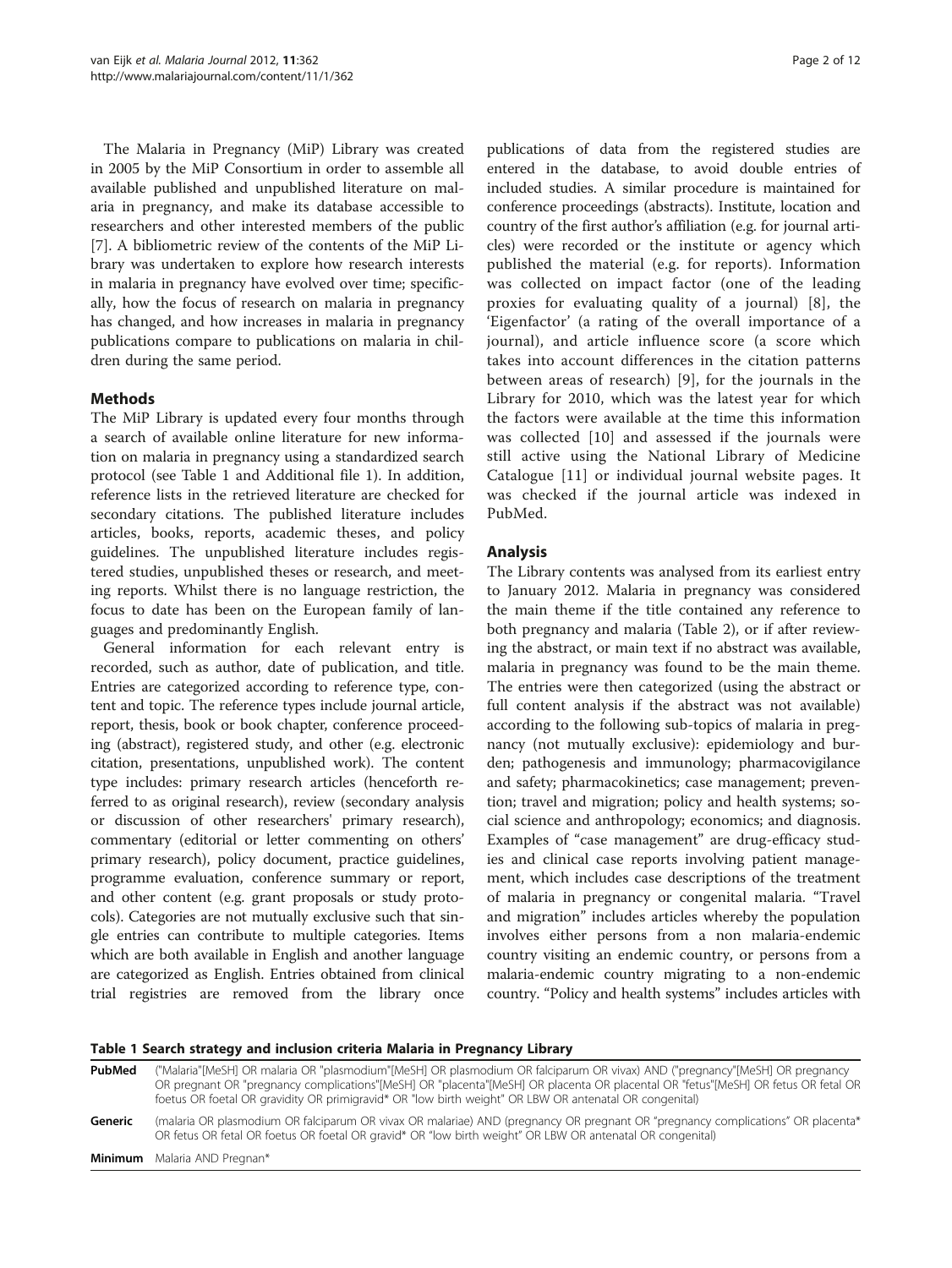<span id="page-2-0"></span>

| Table 2 Malaria in pregnancy key words among 2,839 library items with the key words in the title* |  |  |
|---------------------------------------------------------------------------------------------------|--|--|
|---------------------------------------------------------------------------------------------------|--|--|

| Indicator of pregnancy                                                                                                                                       | n     | %    | Indicator of malaria                                                                      | n     | $\%$ |
|--------------------------------------------------------------------------------------------------------------------------------------------------------------|-------|------|-------------------------------------------------------------------------------------------|-------|------|
| Pregnant* (Trimester, gestation, HCG, risk group or vulnerable group with<br>reference to pregnancy)                                                         | 1,824 | 64.2 | <b>Malaria</b>                                                                            | 2,241 | 78.9 |
| Placenta                                                                                                                                                     | 505   | 17.8 | P. falciparum                                                                             | 555   | 19.5 |
| Congenital                                                                                                                                                   | 220   | 7.7  | P. vivax                                                                                  | 42    | 1.5  |
| <b>Birth</b> (birth weight, birth outcome, childbirth, stillbirth, abortion, delivery,<br>parturition, premature, preterm, newborn, neonatal, child-bearing) | 195   | 6.9  | Other species                                                                             | 47    | 1.7  |
| Maternal                                                                                                                                                     | 183   | 6.4  | <b>Anti-malarial</b> (either word or anti-malarial<br>drug)                               | 451   | 15.9 |
| <b>IPTp</b>                                                                                                                                                  | 162   | 5.7  | ITN or net                                                                                | 82    | 2.9  |
| Foetus/foetal (Embryo, developmental toxicity, offspring, reproductive<br>toxicity, teratogenic, in utero, trophoblast)                                      | 149   | 5.2  | Insecticide                                                                               | 46    | 1.6  |
| Antenatal/prenatal/perinatal/postpartum (puerperal, postnatal)                                                                                               | 120   | 4.2  | <b>Other</b> (e.g. Anopheles gambiae, VAR2CSA,<br>haemozoin, malaria specific antibodies) | 15    | 0.5  |
| Cord                                                                                                                                                         | 56    | 2.0  |                                                                                           |       |      |
| Gravid (primigravidae, multigravidae)                                                                                                                        | 47    | 1.7  |                                                                                           |       |      |
| <b>CSA only</b>                                                                                                                                              | 24    | 0.8  |                                                                                           |       |      |
| <b>Breast milk</b>                                                                                                                                           | 20    | 0.7  |                                                                                           |       |      |
| <b>Diseases characteristic for pregnancy</b> , e.g. pre-eclampsia, HELLP<br>syndrome                                                                         | 5     | 0.2  |                                                                                           |       |      |

Abbreviations: CSA chondroitin sulphate A; HCG human chorionic gonadotropin (a hormone produced during pregnancy); IPTp intermittent preventive treatment in pregnancy; ITN insecticide treated nets.

\*An item can have more than one key word related to pregnancy or malaria in the title.

information on research involved in implementation of preventive strategies, or monitoring and evaluation of programmes to control malaria in pregnancy, e.g. coverage of ITNs or IPTp. Examples of the category "social science and anthropology" includes articles with a focus on perceptions and acceptability of preventive interventions, and knowledge, attitudes and practice regarding malaria from pregnant women and health system perspectives. "Economics" includes studies on cost effectiveness of interventions, economic costs and economic burden of malaria in pregnancy. "Diagnosis" includes articles that involve the use of malaria tests to improve the detection of malaria in pregnancy. The specific analyses were restricted to English language, and assessed the top 10 journals publishing on MiP, and the top 10 publishing countries as defined by the country of the first author affiliation, and calculated the median impact factor and article influence score by country. The current top 15 papers with malaria as main theme by citations were assessed as provided by Google Scholar and "Publish or Perish" using the key words in Table 2 [[12,13](#page-10-0)].

Two sub-analyses were conducted to assess time to publication and publication bias. Using the MiP Library archive of registered studies, the number, status and outcome of the registered studies were evaluated that had MiP key words in their title. All sources for registered studies were used (Additional file [1](#page-10-0)) except for RePorter (previously known as Crisp) because this register provides insufficient detail with regard to study design and

progress. The status of registered studies was assessed as: recruiting; not yet recruiting; completed; suspended; terminated, and the outcome of completed studies as published or not yet published. The time interval between the end of completed studies and publication date was also assessed. Abstracts with malaria and pregnancy, or equivalent terms, in their title were evaluated from the last three Multilateral Initiative on Malaria (MIM) conferences held in 2003, 2005, and 2009, the largest conference dedicated exclusively to malaria. An assessment was made whether these abstracts had resulted in a peer-reviewed journal publication by searching for publications (as first, or co-author) of the first author of the abstract and, if yes, the time interval between the conference and publication date was calculated. To compare the dynamics over time of the number of publications related to malaria in pregnancy with that in children, two comparable searches were conducted in PubMed (no language restriction); the Mesh terms for PubMed were used as described in Table [1](#page-1-0) to identify articles related to malaria in pregnancy, and the same Mesh terms for malaria in combination with the terms ("Child"[MeSH] OR child OR "Infant"[MeSH] or infant OR newborn OR baby) were used to find articles related to malaria in children. The results were plotted over time.

All analyses were conducted in SAS version 9.2; chisquare tests were used to compare proportions and nonparametric tests to compare median impact factors and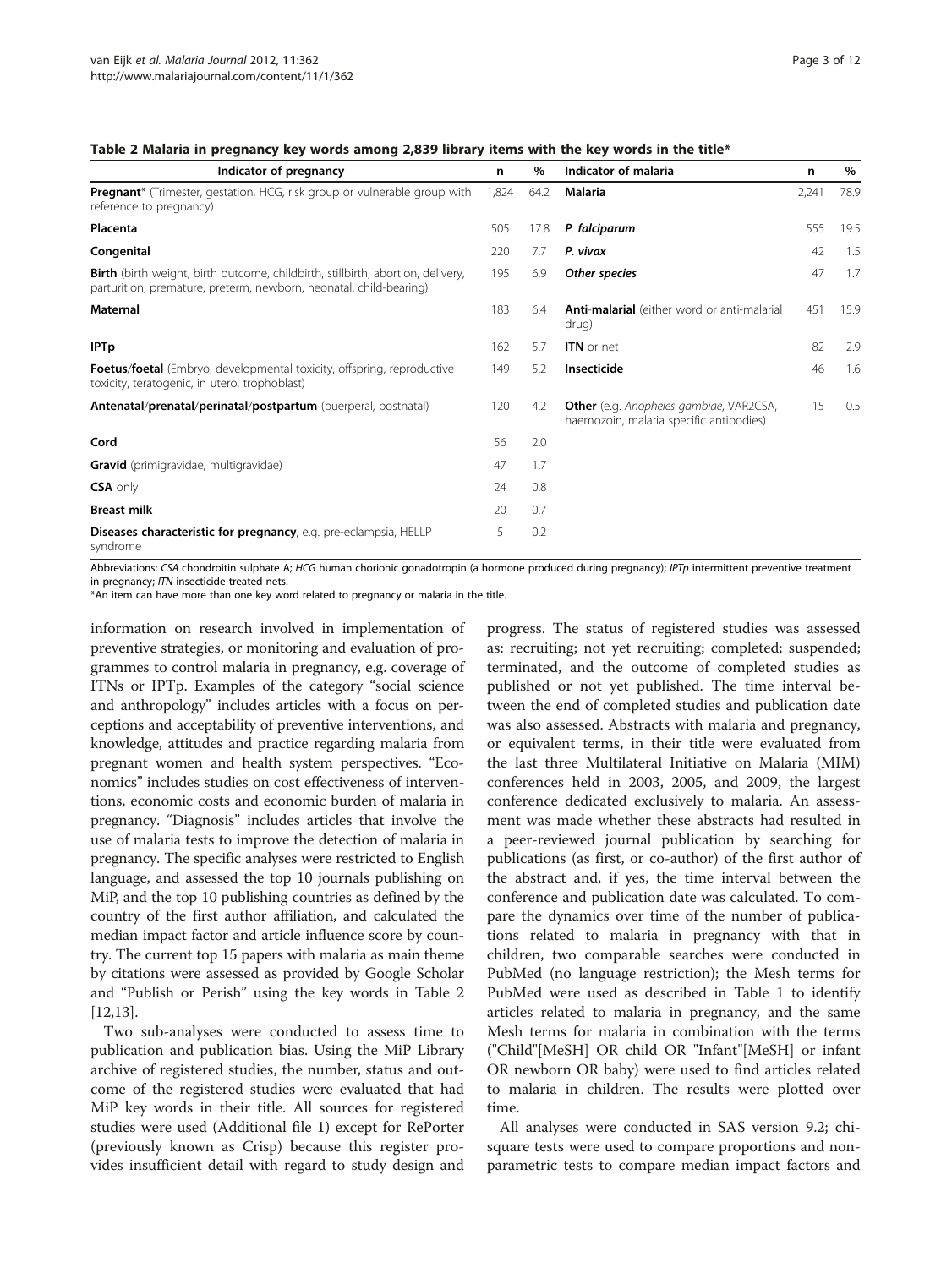article influence scores. A p-value of < 0.05 was regarded significant.

#### Results

By January 2012, there were 5,346 entries in the MiP Library, the earliest dating back to 1850. The majority of entries comprised of journal articles (69.6%, Figure 1), and reports and abstracts contributing an additional 13.0% and 9.1%, respectively. In total, 21 languages were represented: English (87.3%) was the most common, followed by French (7.5%) and Spanish (1.5%). Forty two percent of entries were freely available online; for a further 35.0% web access was restricted (registration required), and the remaining 22.7% were not available online. Malaria in pregnancy was considered the main theme for 55.7% of the entries; for 53.1%, malaria and pregnancy key words were in the title (Table [2](#page-2-0)). Among original research articles, 70.6% had MiP as the main theme; for reviews and programme evaluation this was 33.4% and 23.4% respectively (Figure 2). Before 1960, 74 items with information on malaria in pregnancy were identified; 70 were articles (94.6%) and for 64 of them (91.4%) malaria in pregnancy was the main theme. From 1960 onwards, there was a gradual increase in number of entries, which became exponential by the year 2000 (Figure [3](#page-4-0)) and reached a peak in 2007 with 474 articles, after which it declined. The same trend was seen for journal articles overall whereas annual number of articles with MiP as main theme seemed to plateau from 2007 onwards (Figure [3](#page-4-0)). From this point onwards, all analyses are restricted to the 4,668 English language items.

#### Journal articles

Journal articles constituted the main publication type in the MiP Library, with 3,194 entries (68.4% of library entries) published in 737 different journals; 624 journals (84.4%) were still active and for 15 journals this information could not be retrieved. An impact factor and article





influence score for 2010 was available for 374 (50.8%) and 346 (47.0%) journals respectively. The median (range) was 2.52 (0.15-53.49) and 0.87 (0.01-21.35) respectively, with the highest for the New England Journal of Medicine (53.49) and the lowest impact factor for the Indian Journal of Animal Science (0.15). The country of publication could be retrieved for 723 journals (97.8%); journals from the USA and the UK were most prevalent (28.6% and 26.7%, respectively), followed by India (5.3%), Nigeria (5.0%), and the Netherlands (4.2%). The majority of the 3,194 articles were indexed in PubMed (90.0%). The top 10 journals (Table [3](#page-4-0)) represented 29.9% of the entries, and comprised journals with a wide range of impact factors (1.3-33.6). The top 10 countries among the 3,107 articles for which the country of the first author's affiliating institute was known (97.3%) represented 64.2% of all entries (Table [4](#page-5-0)). Compared to the other countries in the list, Nigeria and India had the lowest percentage of articles indexed in PubMed, the lowest percentage of articles where the journal had an impact factor or article influence score, and the lowest median impact factor and article influence score (Table [4\)](#page-5-0). Figure [4](#page-5-0) shows the evolution of accessibility of articles through the internet, whereby limited access (by registration) peaked in 2007, to be overtaken by open internet access in 2010.

#### Articles with malaria in pregnancy as main theme

Of the 3,194 articles, 1,846 (57.8%) had MiP as the main theme and 1,793 (97.1%) were available in portable document format (PDF) for further evaluation by topic (Table [5,](#page-6-0) Figure [5](#page-6-0)). Most articles involved original research, and the USA, UK and Nigeria were the most common countries of the first author institute.

The main topic category was "epidemiology and burden" (920 or 51.3%). "Pathogenesis and immunity" articles were the second most popular topic category (631 or 35.2%). Articles with chondroitin or chondroitin sulphate A (CSA), an important receptor for placental malaria, in the title (102) first appeared in 1996 - the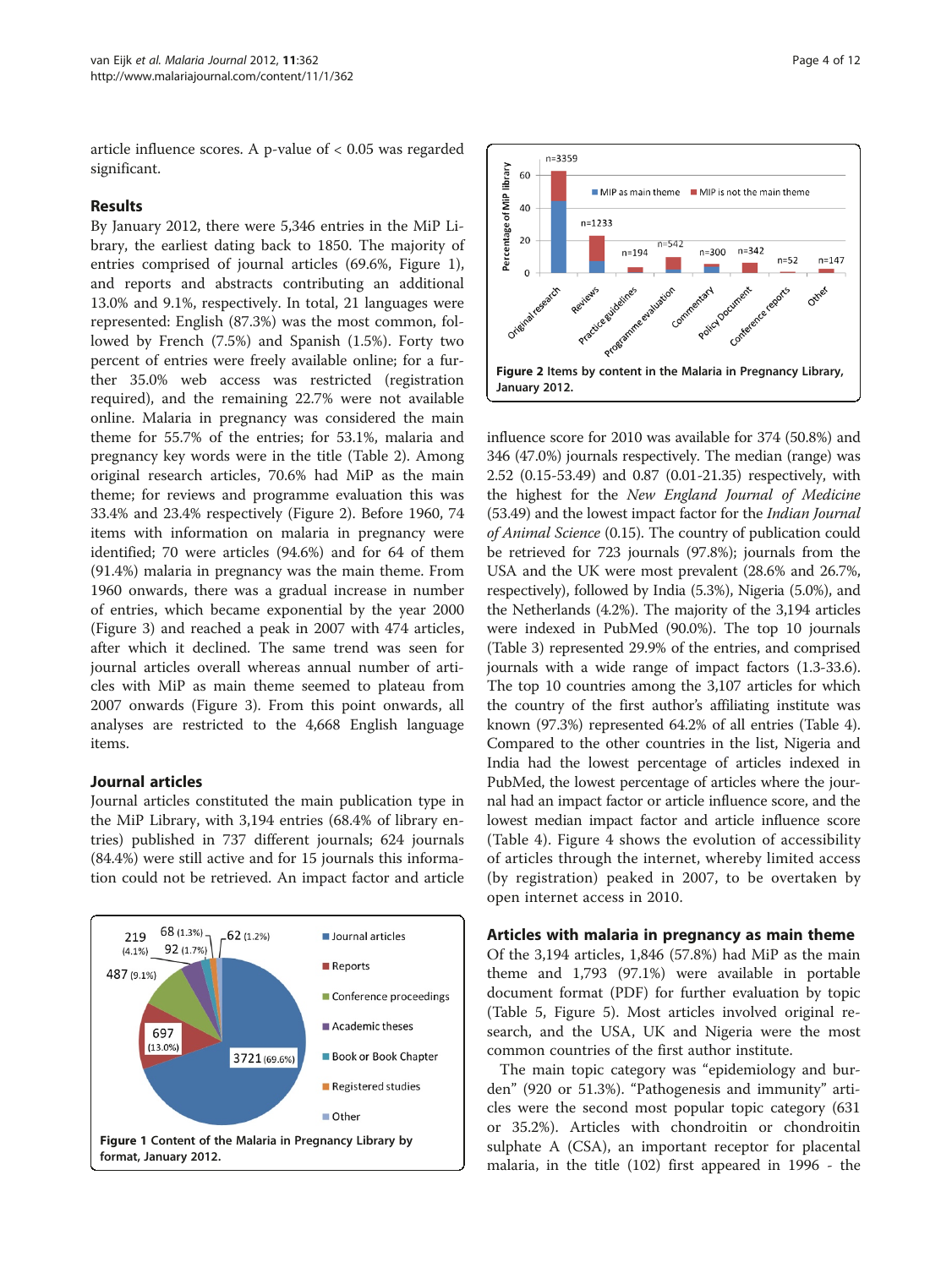<span id="page-4-0"></span>

year of the landmark article from Fried and Duffy, on adherence of Plasmodium falciparum to CSA in the placenta - with a peak in 2010 (14 articles) [[14](#page-10-0)]. "Prevention" was the third most popular topic category (520, 29%), with articles on chemoprophylaxis (200 or 38.5%), intermittent preventive therapy in pregnancy (248 or 47.7%), nets or insecticide-treated nets (181 or 34.8%), indoor residual spraying (36 or 6.4%) and insect repellents (8 or 1.4%). Articles on chemoprophylaxis were among the earliest studies in this category (nine articles published prior to 1980) and the number of studies increased substantially in the late 1980s. Articles on IPTp and ITNs use in pregnancy started to emerge in the mid-1990s [\[15-17\]](#page-11-0). To date, six articles have been published with information on intermittent screening and treatment in pregnancy (ISTp) [[18](#page-11-0)-[23\]](#page-11-0). The "case management" category (353, 19.7%)

included clinical case reports/series and drug-efficacy studies; the former were predominantly from institutes in the USA whereas Thailand ranked first among the countries conducting drug-efficacy studies. Artemisinin derivatives (40), chloroquine (35), quinine (35), SP (25), and mefloquine (21) were the most commonly evaluated drugs in studies. Most articles in the "pharmacovigilance and drug safety" category (209, 11.7%) were on clinical pharmacovigilance (169 or 80.9%), and 67 or 32.1% were on preclinical pharmacovigilance. Specific drugs or compounds were discussed in 190 articles (90.9%); antimalarials in 153 articles and insecticides in 37 articles. There were relatively more reports on artemisinin derivatives (66), in particular preclinical studies (30), than the other anti-malarials commonly used in pregnancy (Figure [6](#page-7-0)). The "Pharmacokinetics" category (86, 4.8%)

Table 3 Top 10 journals for 3,194 English-language articles in the Malaria in Pregnancy Library, January 2012

|    | Journal                                                                      | Number | % of total |        | Impact factor* Eigenfactor score† Article influence | score (AIS) <sup>+</sup> | Start year journal |
|----|------------------------------------------------------------------------------|--------|------------|--------|-----------------------------------------------------|--------------------------|--------------------|
|    | American Journal of Tropical Medicine<br>and Hygiene                         | 184    | 5.8        | 2.446  | 0.03423                                             | 0.910                    | 1952               |
|    | Malaria Journal                                                              | 158    | 4.9        | 3.489  | 0.01855                                             | 0.999                    | 2002               |
| 3  | Transactions of the Royal Society of<br><b>Tropical Medicine and Hygiene</b> | 131    | 4.1        | 2.832  | 0.01495                                             | 0.811                    | 1920               |
| 4  | Journal of Infectious Diseases                                               | 105    | 3.3        | 6.288  | 0.11262                                             | 2.346                    | 1904               |
| 5  | <b>Tropical Medicine and International</b><br>Health                         | 74     | 2.3        | 2.841  | 0.01791                                             | 0.995                    | 1996               |
| 5. | Lancet                                                                       | 74     | 2.3        | 33.633 | 0.37864                                             | 12.715                   | 1823               |
|    | Annals of Tropical Medicine and<br>Parasitology                              | 70     | 2.2        | .288   | 0.00458                                             | 0.534                    | 1907               |
| 8  | Infection and Immunity                                                       | 58     | 1.8        | 4.098  | 0.09672                                             | 1.331                    | 1970               |
| 9  | <b>PLOS ONE</b>                                                              | 53     | 1.7        | 4.411  | 0.31957                                             | 1.941                    | 2006               |
| 10 | <b>British Medical Journal</b>                                               | 47     | 1.5        | 13.471 | 0.14250                                             | 4.646                    | 1857               |

\*2010 JCR Science Edition, ISI Web of Knowledge, Thomson Reuters [[8](#page-10-0)].

†2010 <http://www.eigenfactor.org/index.php> [\[9\]](#page-10-0).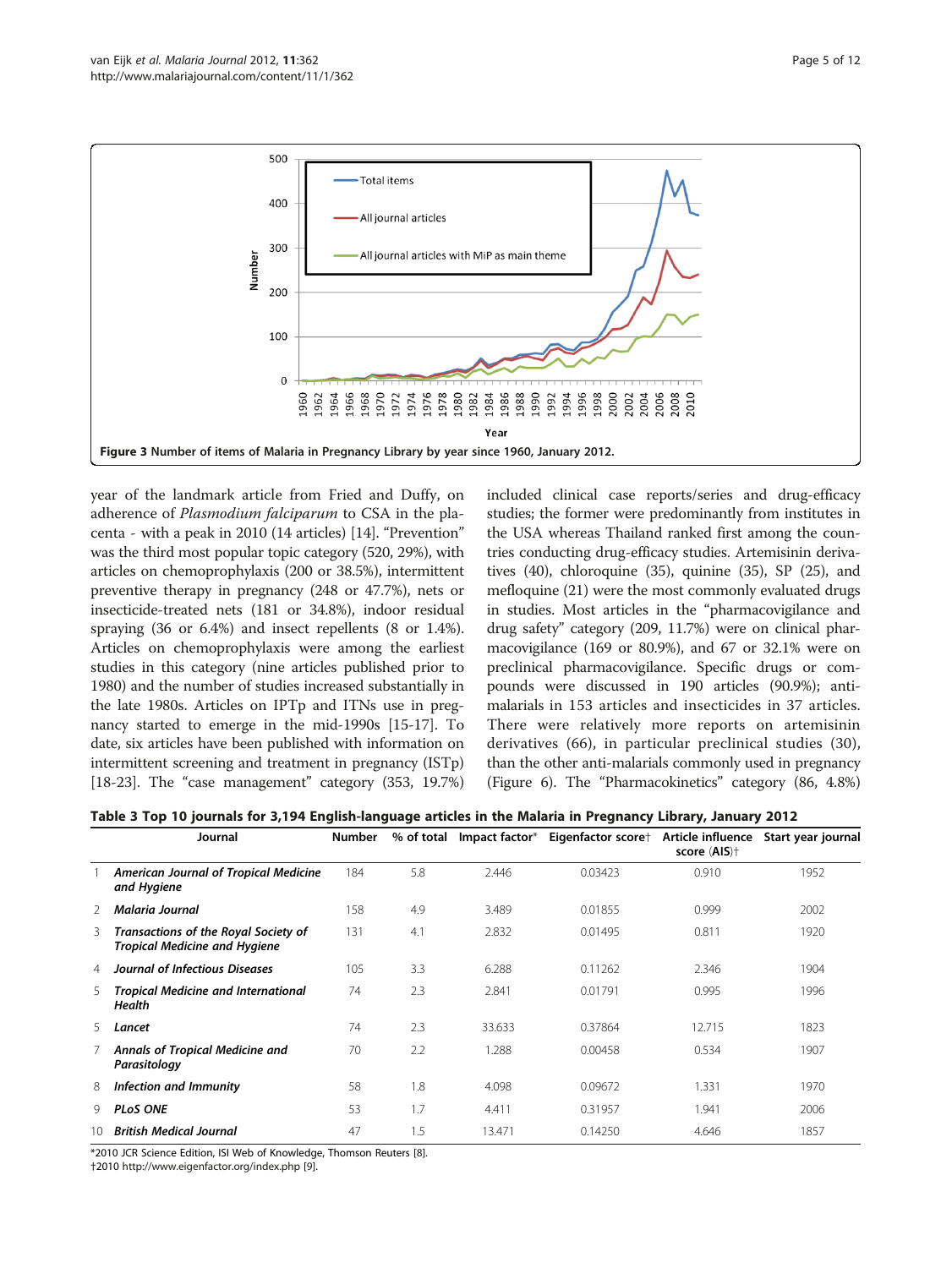| Country     | Number | Articles in active<br>journals (%) | Articles indexed<br>in PubMed (%) | Articles in journals with<br>impact factor (%) | Median impact<br>factor (range) | Articles in<br>journals with AIS (%) | Median<br>AIS (range) |
|-------------|--------|------------------------------------|-----------------------------------|------------------------------------------------|---------------------------------|--------------------------------------|-----------------------|
| I USA       | 669    | 639 (95.5)                         | 627(93.7)                         | 571 (85.4)                                     | 3.55 (0.28-53.49)               | 565 (84.5)                           | 1.23 (0.06-21.35)     |
| 2 UK        | 384    | 339 (88.3)                         | 333 (86.7)                        | 293 (76.3)                                     | 3.49 (0.44-36.10)               | 289 (75.3)                           | 1.07 (0.17-19.31)     |
| 3 Nigeria*  | 269    | 246 (91.4)                         | 174(64.7)                         | 111(41.3)                                      | 1.25 (0.16-36.10)               | 81 (30.1)                            | $0.53(0.01-19.31)$    |
| 4 Thailand  | 124    | 115 (92.7)                         | 118 (95.2)                        | 104 (83.9)                                     | 3.03 (0.44-53.49)               | 103 (83.1)                           | $0.91(0.17 - 21.35)$  |
| $5$ Indiat  | 123    | 116 (94.3)                         | 96 (78.0)                         | 60(48.8)                                       | 1.59 (0.30-33.63)               | 47 (38.2)                            | $0.58(0.16 - 12.72)$  |
| 6 France    | 120    | 118 (98.3)                         | 119 (99.2)                        | 115 (95.8)                                     | 3.49 (0.97-33.63)               | 115 (95.8)                           | $0.99(0.35 - 12.72)$  |
| 7 Australia | 113    | 107 (94.7)                         | 103 (91.2)                        | 100 (88.5)                                     | 4.10 (0.59-35.20)               | 94 (83.2)                            | 1.33 (0.34-16.12)     |
| 8 Tanzania  | 82     | 71 (86.6)                          | 71 (86.6)                         | 43 (52.4)                                      | 2.79 (0.30-33.63)               | 42 (51.2)                            | $0.91(0.35-12.72)$    |
| 9 Kenya     | 68     | 64 (94.1)                          | 60 (88.2)                         | 49 (72.1)                                      | 2.84 (1.08-33.63)               | 48 (70.6)                            | $0.99(0.35-16.82)$    |
| 9 Denmark   | 68     | 65(95.6)                           | 66 (97.1)                         | 66 (97.1)                                      | 4.10 (1.60-33.63)               | 64 (94.1)                            | 1.33 (0.48-12.72)     |

<span id="page-5-0"></span>Table 4 Common countries of first-author affiliations for 3,107 English-language articles in the Malaria in Pregnancy Library, January 2012

Abbreviations: AIS Article Influence Score.

\*Nigeria: comparing percentage of articles indexed in PubMed to any other country in the list: Chi-square test p < 0.05; comparing the presence of an impact factor and article influence score of a journal to any other country in the list: Chi-square test  $p < 0.05$  except for India and Tanzania for the presence of an impact factor, and India for the presence of an article influence score; comparing the median impact factor and median article influence score for Nigeria to any other country in the list: (non-parametric test) p < 0.05 except for India for the median article influence score.

†India: comparing percentage of articles indexed in PubMed to any other country in the list: Chi-square test p < 0.05 except for Tanzania and Kenya; comparing the presence of an impact factor and an article influence score to any other country in the list: Chi-square test: p < 0.05 except for Nigeria and Tanzania; comparing the median impact factor and the median article influence score for India to any other country in the list: (non-parametric test)  $p < 0.05$  except for Nigeria for the median article influence score.

included articles on the pharmacokinetics of both antimalarials (75 or 87.2%) and insecticides (11 or 12.8%) in pregnancy. Among these, the main antimalarials evaluated in articles reporting on specific drugs were the same as for pharmacovigilance: Chloroquine (22), artemisinin derivatives (20), SP (12), mefloquine (7) and quinine (7). From the 1980s onwards, there has been a steady output of articles related to travel and migration and MiP, averaging about five per year. Articles on policy and health systems research (138, 7.7%), and social science and anthropology (91, 5.1%) first appeared in the late 1980s, with a significant increase since 2000. There were few articles published on the economics of

malaria in pregnancy (32, 1.8%), again first appearing in the 2000s. The number of articles in the "diagnosis" category (66, 3.7%) has seen a rise since the late 1990s. The top 15 articles by citation can be seen in Table [6](#page-7-0); five were review articles and 10 comprised original research. Five involved important immunological discoveries and two articles were trials on intermittent preventive treatment which assisted in providing the evidence to use this strategy for prevention.

#### Reports

By January 2012, there were 619 English-language reports (13.3% of the library entries); the earliest report

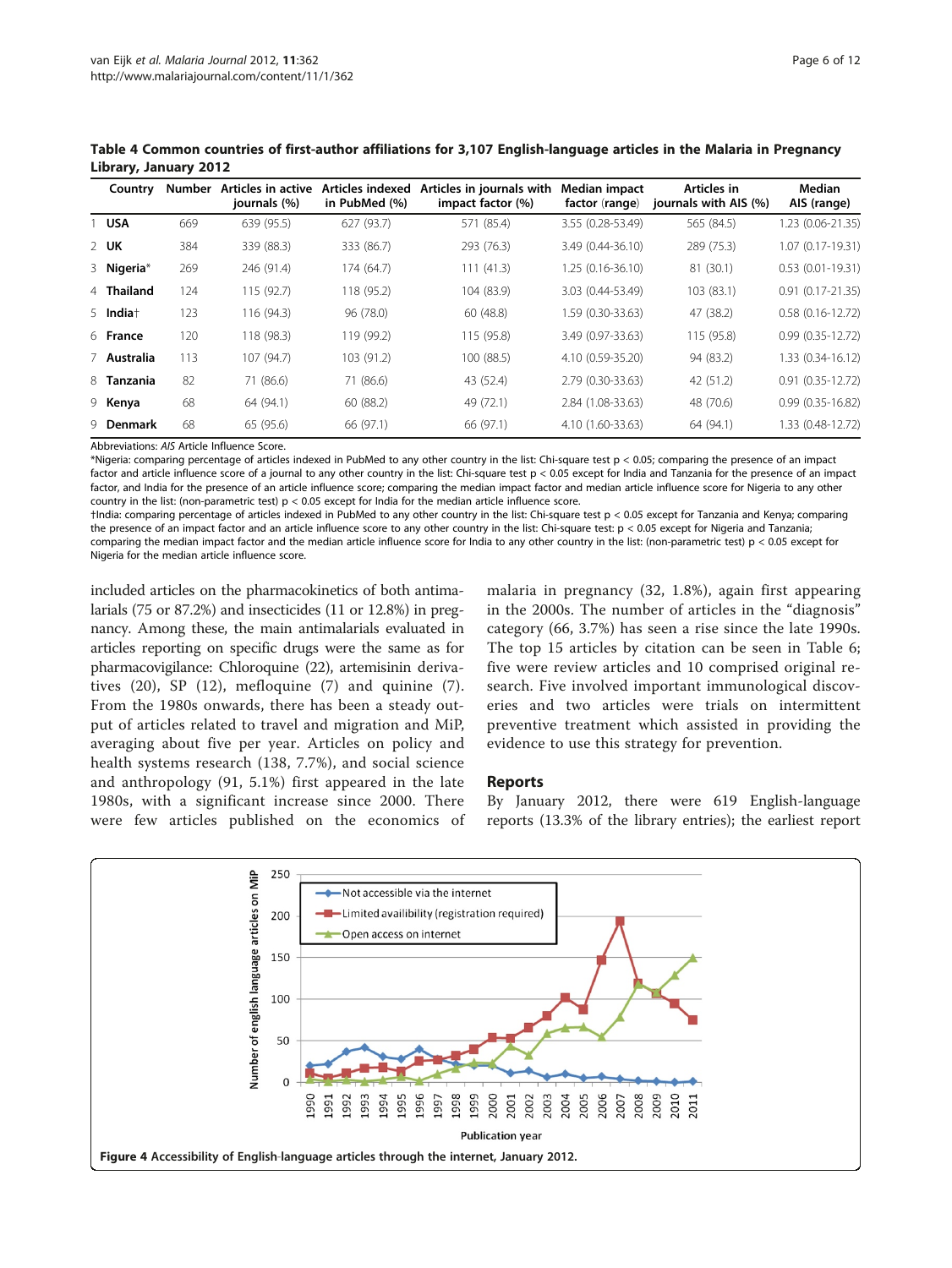| Total |                          |                      |                      | Top 3 countries of institute of first author |                       |                         |  |
|-------|--------------------------|----------------------|----------------------|----------------------------------------------|-----------------------|-------------------------|--|
| 1,793 | Original research<br>(%) | <b>Review</b><br>(%) | Other<br>(%)         | Country 1 (%)                                | Country 2 (%)         | Country 3 (%)           |  |
| 920   | 761 (82.7)               | 125 (13.6)           | 91 (9.9)             | Nigeria 144<br>(15.7)                        | USA 135 (14.7)        | UK 95 (10.3)            |  |
| 631   | 520 (82.4)               | 84 (13.3)            | 34 (5.4)             | USA 157 (24.9)                               | France 57 (9.0)       | UK 50 (7.9)             |  |
| 520   | 380 (73.1)               | 112 (21.5)           | 100 (19.2)           | USA 106 (20.4)                               | Nigeria 71 (13.7)     | UK 53 (10.2)            |  |
| 353   | 276 (78.2)               | 61(17.3)             | 37 (10.5)            | USA 55 (15.6)                                | Thailand 46<br>(13.0) | India 36 (10.2)         |  |
| 209   | 151 (72.3)               | 46 (22.0)            | 22(10.5)             | USA 53 (25.4)                                | Thailand 38<br>(18.2) | UK 17 (8.1)             |  |
| 136   | 100 (73.5)               | 23 (16.9)            | 23 (16.9)            | USA 44 (32.4)                                | UK 19 (14.0)          | Australia 9 (6.6)       |  |
| 138   | 96 (69.6)                | 34 (24.6)            | 63 (45.7)            | USA 26 (18.8)                                | UK 20 (14.5)          | Nigeria 16 (11.6)       |  |
| 91    | 84 (92.3)                | 7(7.7)               | 25(27.5)             | Nigeria 22 (24.2)                            | Tanzania 11<br>(12.1) | UK 10 (11.0)            |  |
| 86    | 62(72.1)                 | 21(24.4)             | 7(8.1)               | USA 21 (24.4)                                | Thailand 18<br>(20.9) | Australia/UK 7<br>(8.1) |  |
| 66    | 63 (95.5)                | 2(3.0)               | 4(6.1)               | USA 13 (19.7)                                | Nigeria 8 (12.1)      | Germany 8 (12.1)        |  |
| 32    | 25 (78.1)                | 8(25.0)              | 12 (37.5)            | UK 8 (25.0)                                  | USA 7 (21.9)          | Kenya 3 (9.4)           |  |
|       |                          |                      | Content <sup>+</sup> |                                              |                       |                         |  |

<span id="page-6-0"></span>Table 5 Topics among 1,793 English journal articles with malaria in pregnancy as main theme, Malaria in Pregnancy Library, January 2012

\*One article can cover more than one topic.

† Categories under content are not mutual exclusive.

was from 1950. Again, there was an exponential increase in reports from 2000 onwards, with a total of 31 reports between 1950 and 2000 and 503 reports between 2001 and 2010, with 2006 and 2008 as the most productive years (81 and 80 reports published respectively). Only 74 reports (12.0%) had MiP as main theme. Original research was reported by 16.0%, and 22.1% were reviews. A large proportion of reports were policies (49.6%) or programme evaluations (31.8%), and some were practice guidelines (6.3%). Examples of reports include national strategic plans for malaria control, Global Fund Proposals (the Global Fund to Fight AIDS, Tuberculosis and Malaria) with information on strategies to control MiP, Demographic and Health Surveys with a section on MiP prevention, World Health Organization (WHO) or Roll Back Malaria (RBM) reports with guidelines or indicators of progress on MiP, and reports from governmental aid organizations with information on MiP such as from the United States Agency for International Development (USAID) and The President's Malaria Initiative (PMI) or from other technical agencies such as JHPIEGO, an international non-profit

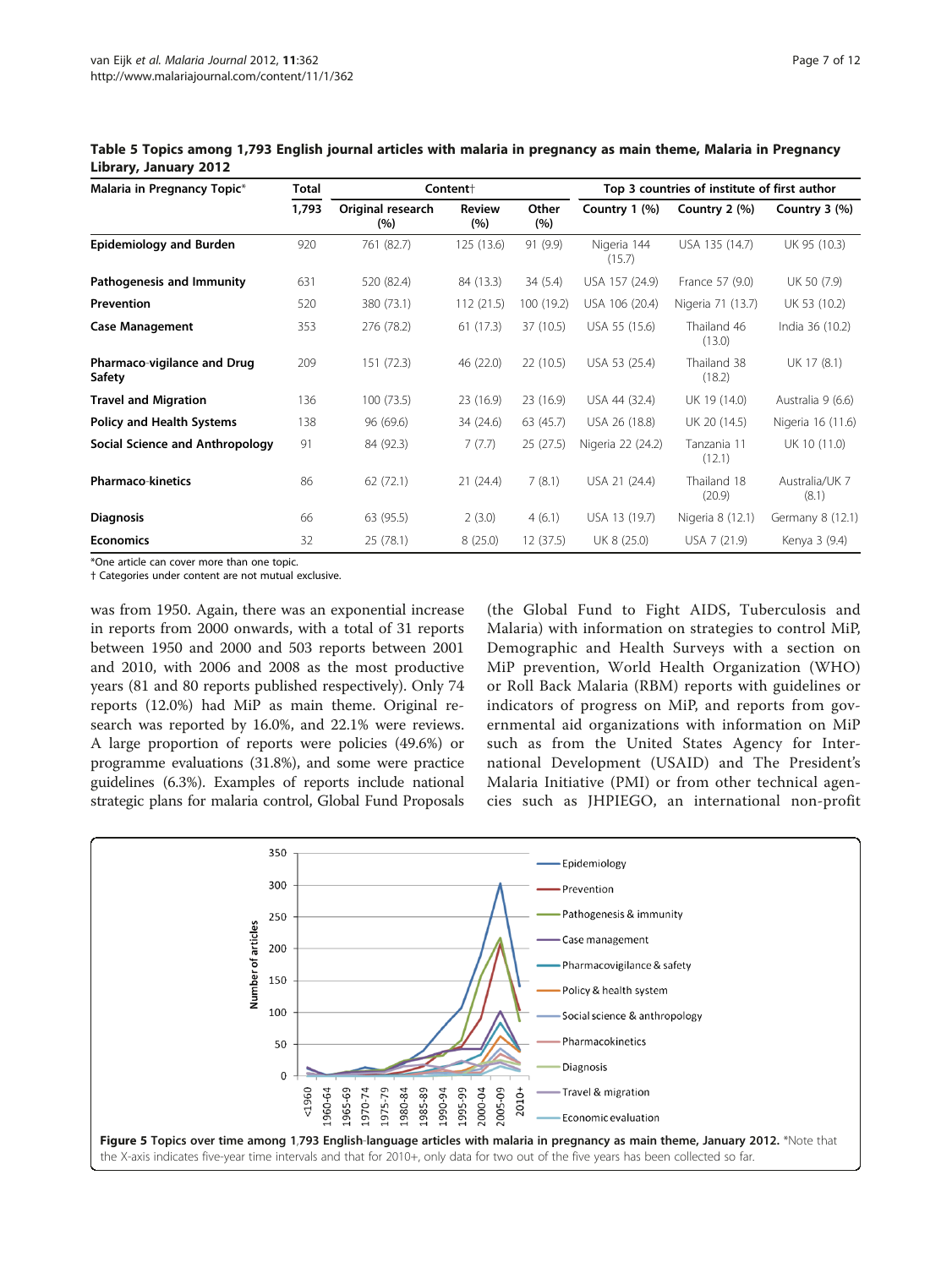<span id="page-7-0"></span>

health organization affiliated with Johns Hopkins University. The top two countries where the corporate institutes were based were the USA, with 187 reports (mainly USAID and PMI), and Switzerland with 82 reports (mainly WHO and RBM based in Geneva). There were 19 reports for Kenyan institutes and 18 for South African institutes. The country of primary author institute could not be identified for 36 reports.

#### Theses

There were 173 English-language theses in the Library (3.7% of library entries); all were produced between 1972 and 2011, 67.1% of which in the last 10 years. Of these, 128 (74.0%) had MiP as main theme, and 86 were PhD theses (65.7%). Only 23 were freely available on the internet (13.3%), 60 (34.7%) had password-protected access, and 90 were not available on the internet.

## Registered trials and time to publication

Sixty four studies with MiP key words in the title were identified of which 49 (76.6%) were randomized trials. The majority of studies were registered in clinicaltrials. gov (56) [\[36\]](#page-11-0), although there was significant overlap between registers with some studies registering with

|    | <b>Authors</b>            | <b>Title</b>                                                                                                                                                            | <b>Citation</b> | Citations/year | Type of article   |
|----|---------------------------|-------------------------------------------------------------------------------------------------------------------------------------------------------------------------|-----------------|----------------|-------------------|
|    | Fried et al. 1996 [14]    | Adherence of Plasmodium falciparum to chondroitin<br>sulphate A in the human placenta                                                                                   | 680             | 40.0           | Original research |
| 2  | Brabin 1983 [24]          | An analysis of malaria in pregnancy in Africa                                                                                                                           | 588             | 19.6           | Review            |
| 3  | Steketee et al. 2001 [5]  | The burden of malaria in pregnancy in malaria-endemic<br>areas                                                                                                          | 527             | 43.9           | Review            |
| 4  | McGregor 1984 [25]        | Epidemiology, malaria and pregnancy                                                                                                                                     | 398             | 13.7           | Review            |
| 5  | Fried et al. 1998 [26]    | Maternal antibodies block malaria                                                                                                                                       | 391             | 26.1           | Original research |
| 6  | McGregor et al. 1983 [27] | Malaria infection of the placenta in The Gambia, West<br>Africa: its incidence and relationship to stillbirth, birth<br>weight and placental weight                     | 326             | 13.7           | Original research |
| 7  | Parise et al. 1998 [28]   | Efficacy of sulphadoxine-pyrimethamine for prevention<br>of placental malaria in an area of Kenya with a high<br>prevalence of malaria and human immunodeficiency virus | 312             | 20.8           | Original research |
| 8  | Salanti et al. 2003 [29]  | Selective upregulation of a single distinctly structured<br>var gene in chondroitin sulphate A-adhering P. falciparum<br>involved in pregnancy-associated malaria       | 308             | 30.8           | Original research |
| 9  | Shulman et al. 1999 [30]  | Intermittent sulphadoxine-pyrimethamine to prevent<br>severe anaemia secondary to malaria in pregnancy: a<br>randomized placebo-controlled trial                        | 299             | 21.4           | Original research |
| 10 | Beeson et al. 2000 [31]   | Adhesion of P. falciparum-infected erythrocytes to<br>hyaluronic acid in placenta                                                                                       | 259             | 19.9           | Original research |
| 11 | Menendez 1995 [32]        | Malaria during pregnancy: a priority area of malaria<br>research and control                                                                                            | 254             | 14.1           | Review            |
| 12 | Desai et al. 2007 [4]     | Epidemiology and burden of malaria in pregnancy                                                                                                                         | 244             | 40.7           | Review            |
| 13 | Steketee et al. 1996 [33] | The effect of malaria and malaria prevention in pregnancy<br>on offspring birth weight, prematurity and intrauterine growth<br>retardation in rural Malawi              | 244             | 14.4           | Original research |
| 14 | Menendez et al. 2000 [34] | The impact of placental malaria on gestational age and birth<br>weight                                                                                                  | 241             | 18.5           | Original research |
| 15 | Fried et al. 1998 [35]    | Malaria elicits type 1 cytokines in the human placenta; IFN- $\lambda$<br>and TNF-a associated with pregnancy outcomes                                                  | 233             | 15.5           | Original research |

\*Obtained using Google scholar and "Publish or Perish" [[12,13](#page-10-0)].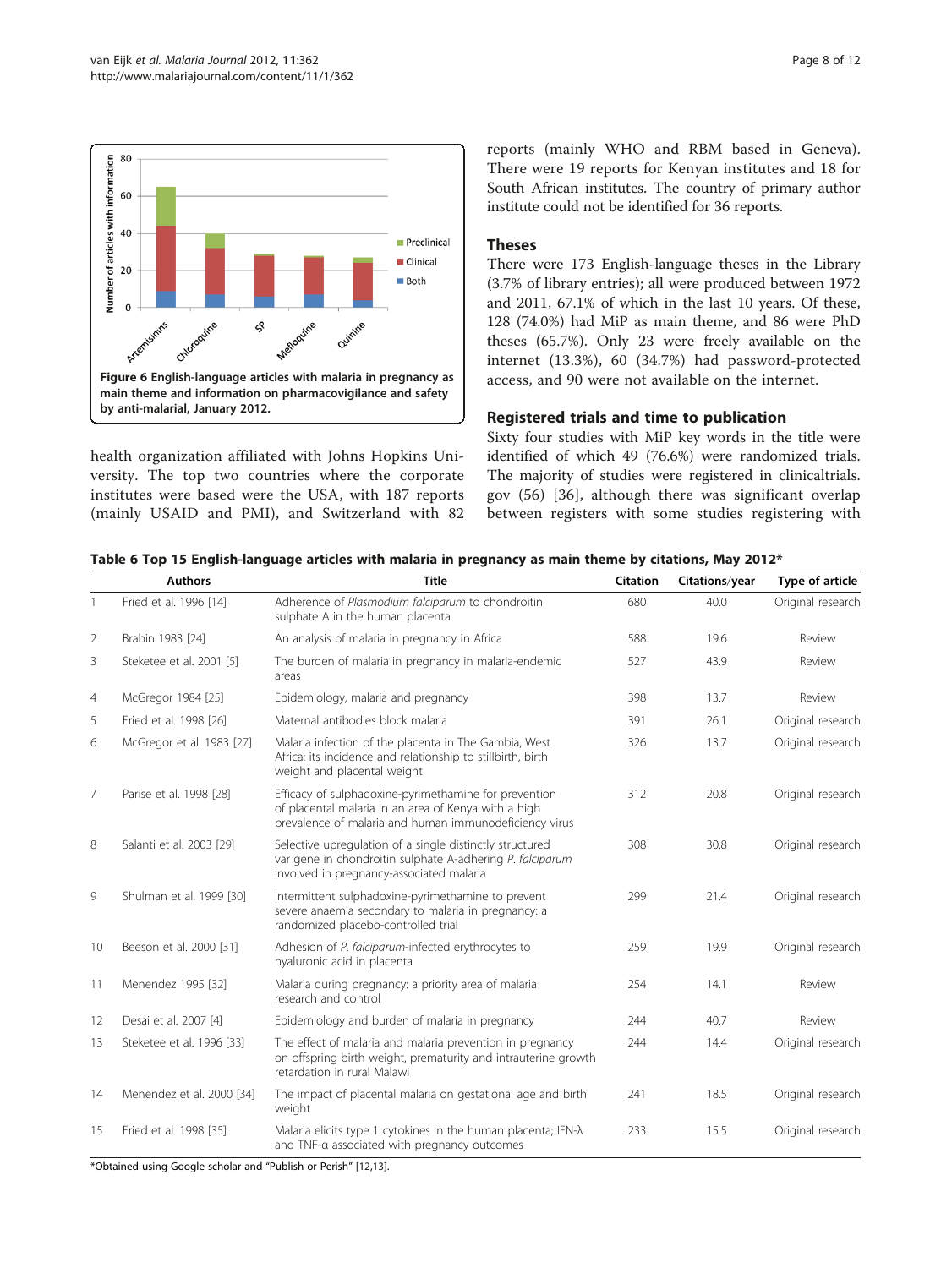<span id="page-8-0"></span>more than one registry. The study status for these 64 studies was as follows: seven were 'suspended' or 'terminated' (five due to lack of sufficient malaria in the study area to be able to achieve the study objectives with the available funds, one because new information that the study drug was not suitable for use for pregnancy became available, and for one study the reason was not provided); four were not yet recruiting; 17 were recruiting; 33 were completed and for three the status was unclear. For 23 completed studies (69.7%), a publication with associated study results could be identified (one thesis and 22 articles). The mean interval between the end of the study and publication was 1.9 years (SD 1.2, range 0–4 years). For the 10 completed studies without a publication, the mean interval between the study completion date and the review date (December 2011) was 2.6 years (SD 1.6, range 0–5 years). Seven of these studies were clinical trials, and five of them were completed more than two years ago.

## Conference proceedings and time to publication

The proceedings of three MIM conferences held in 2002, 2005 and 2009 were evaluated. In 2002, 4.8% (28/578) of the abstracts had MiP key words in the title, in 2005 this was 8.5% (60/708) and in 2009 this was 7.7% (65/849). Of the 153 abstracts, the vast majority involved studies in Africa (83.0%), with Nigeria as the country contributing the most (13.1% or 20); 9.8% were categorized as originating from developed countries (mainly laboratorybased studies), two were from Asia (1.3%), and for 5.9% it was not clear. A formal publication from the studies described in the original abstract could be retrieved for 56.2% of the abstracts (67.9% in 2002, 61.7% in 2005 and 46.2% in 2009). Twenty-seven publications (32.1%) linked to the abstracts were in the public domain before the conference, and for the remaining 59 abstracts, the median time between conference and publication date was 16.2

months (range two to 81 months after the conference). In 73.3%, the first author on the publication was the same as in the original abstract. Abstracts from studies in Africa were less likely to result in a formal publication (68/127 or 53.5%) than abstracts from other continents (15/17 or 88.2%, p < 0.05). Fourteen abstracts reported trials, and for 10 of them a publication was retrieved (71.4%). Of the four abstracts involving trials for which no formal publication could be retrieved, one of them was in a study register. For the 10 trials with a positive finding (defined as a significant difference between study arms as far as available information allowed to assess), a formal publication could be retrieved for seven (70.0%); for the four trials with a negative finding (no significant differences between study arms), three formal publications were retrieved  $(75.0\%, p = 1.00)$ .

## Malaria research in children vs pregnant women

A search in PubMed using the terms for child and malaria as described in Methods generated 12,352 references, compared to 3,928 references generated from a search for pregnancy and malaria using the terms in Table [1](#page-1-0) (conducted on 20 March 2012, Figure 7). For both vulnerable groups, the number of articles started to increase significantly at about the same time (1960s), reaching a plateau around 2007; the average annual ratio of number of articles on children to number of articles on pregnancy between 1970 and 1999 was 3.5 and between 2000–2011 was 3.1 (*t*-test,  $p = 0.008$ ) (Figure 7).

## Discussion

This analysis illustrates the considerable growth in the literature available on MiP over the years, most notable in the past decade (2000–2011) when the overall number of publications on MiP has more than doubled. The most probable explanation for the rapid increase in literature on MiP is the increased interest in MiP research,

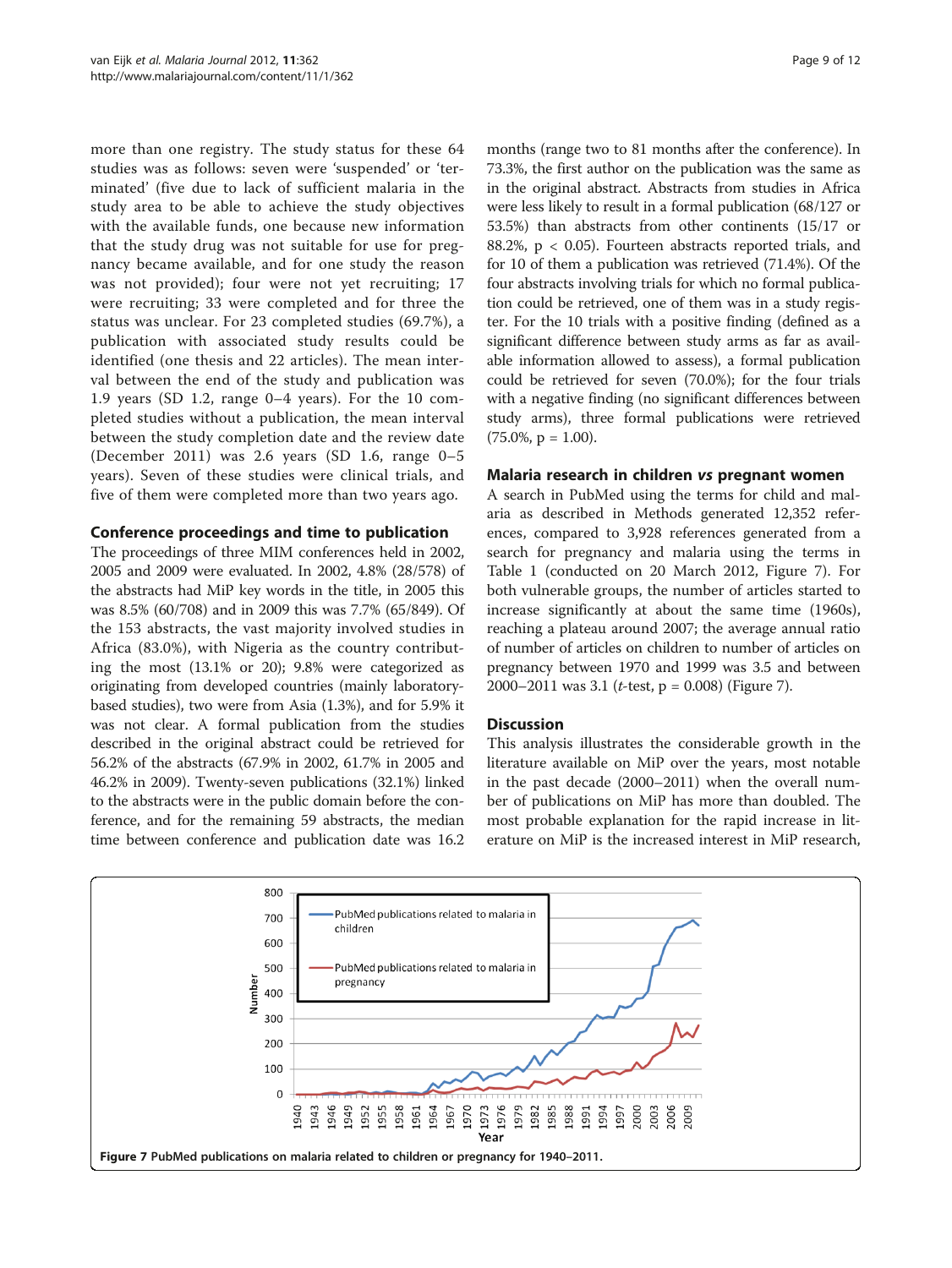which was stimulated through political interest in and prioritization for malaria control through a series of conferences from Amsterdam (1992), Harare (1997) and Abuja (2000) [[3\]](#page-10-0). This also contributed to growth in the availability of funding over the last decade, some of which is provided by new funding organizations. Most notable are: the Bill and Melinda Gates Foundation, which started to disburse research grants to institutions for malaria research in 1999; the European and Developing Countries Clinical Trials Partnership (EDCTP), established in 2003 to accelerate the development of new or improved drugs, vaccine and diagnostics against HIV/AIDS, malaria and tuberculosis; the National Institutes of Health (NIH); the Wellcome Trust; and the European Union. The growing interest in MiP research culminated in 2007 with the establishment of the MiP Consortium, a global network of 41 partners joined together to improve the control of malaria in pregnancy in Africa, Asia and Latin America [[37](#page-11-0)].

Pregnant women receive relatively less attention than children; for every publication on malaria in pregnancy, there are about three publications on malaria in children, but this ratio seemed to have decreased marginally over time. The exponential increase in available publications, such as those illustrated in Figures [3](#page-4-0) and [7](#page-8-0) are not unique for malaria and have been reported for a range of health topics [[38\]](#page-11-0), suggesting that this may have been facilitated by improved economic conditions and availability of research funds.

The internet as a source and archive for documentation may in itself be a reason for the growth in research and hence literature seen over the last two decades. Many journals started indexing articles in PubMed from around 1965, and an approximate 40% increase in PubMed publications has been reported in the period 1995–2004 [\[39](#page-11-0)]. The availability of internet access globally has facilitated the retrieval of information which otherwise would have been difficult to access (Figure [4](#page-5-0)). The increased use and accessibility of the internet has resulted in changes in publishing practice, with an increase in the number of open-access journals and journals that publish exclusively in electronic format. The prominence of the contributions of the entirely openaccess journals Malaria Journal and PLoS ONE to the MiP literature is remarkable given the youth of these journals, which started publishing in 2002 and 2006, respectively; they contributed 4.9% and 1.7% respectively of all English-language articles, vs e.g. 4.1% for the Transactions of the Royal Society of Tropical Medicine and Hygiene which started publishing in 1920, or 3.3% for the Journal of Infectious Diseases which started publishing in 1904.

In the analysis of articles with MiP as the main theme, epidemiology and burden was the most common topic,

whereas social science and anthropology, pharmacokinetics, diagnosis and economics were the least common. The number of articles in the category "diagnosis" has seen a rise since the late 1990s with the expansion of diagnostic options, such as rapid diagnostic tests for malaria and increased use of polymerase chain reaction technology. The number of economic evaluations to date is low. However, it is anticipated that the number of economic studies will grow more substantially because costeffectiveness analyses are now routinely conducted alongside large-scale clinical trials evaluating new interventions. Furthermore, the cost effectiveness of current interventions is likely to change with decreasing malaria transmission as a result of the renewed malaria control and elimination efforts. Interest in the pharmacokinetics of anti-malarials in pregnancy has arisen with the realization that pregnancy may affect drug metabolism, and dose adjustments for some drugs are needed in order for these drugs to be as effective as in nonpregnant adults [[40](#page-11-0)]. It is therefore surprising that the first pharmacokinetic study of SP among pregnant women was published only about 10 years *after* the drug was first used for intermittent preventive treatment [\[41](#page-11-0)]. Drugs used in pregnancy should be safe for both mother and the unborn child, and newer drugs, such as the artemisinin derivatives, are now more rigorously screened for safety and have received relatively more attention (particularly in preclinical safety studies) than any other drug. The availability of newer techniques to assess drug safety in the last decade [\[42](#page-11-0)], and concerns about the embryotoxic effects of the artemisinin class of antimalarials at low dose ranges in animal models [\[43\]](#page-11-0), may also have contributed to this increased attention.

Several measures are used to evaluate journal quality and influence. The impact factor is a measure reflecting the average number of citations to recent articles published in journals whereas the Eigenfactor score uses an iterative weighting system to calculate a summary index that reflects both the quality and the quantity of citations [\[10\]](#page-10-0). The article influence score (AIS) divides the Eigenfactor score by the number of articles in the journal; to facilitate interpretation, the AIS is normalized, so that the mean article in the Journal of Citation Reports has an AIS of 1.00 [[10,](#page-10-0)[44\]](#page-11-0). Both EigenFactor and AIS use publications over the previous five years, whereas impact factor uses publications over the previous three years [[10](#page-10-0)]. However, all these different measures have shown a high correlation [[10,](#page-10-0)[44\]](#page-11-0). In the context of this analysis, Tables [3](#page-4-0) and [4](#page-5-0) show substantial variation in quality between journals contained in the MiP Library, and in the average quality (as quantified by the median impact factor) of the journals by country of the firstauthor affiliation. Although Nigeria is frequently mentioned in the top three countries of institute of first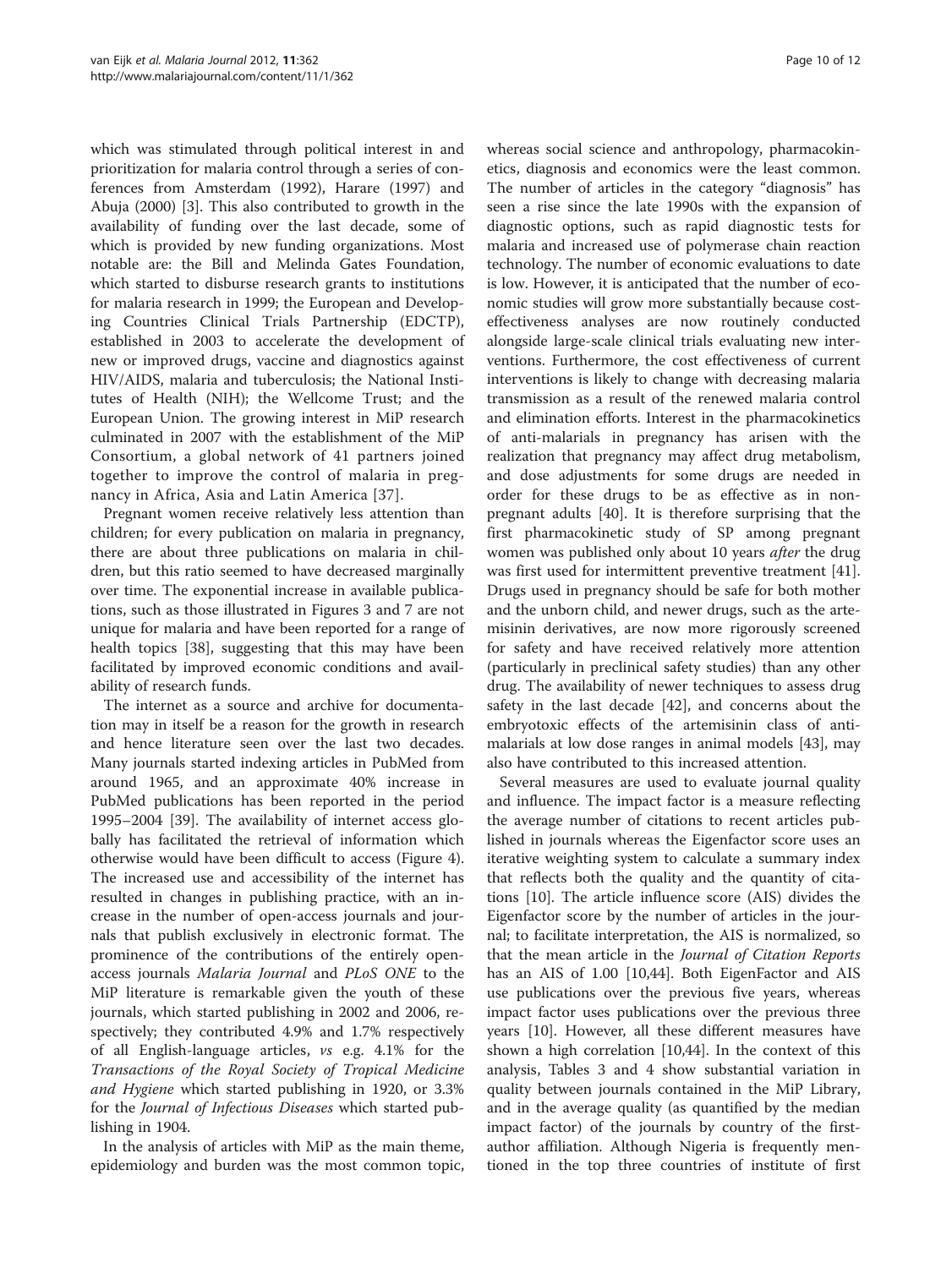<span id="page-10-0"></span>author (Tables [4](#page-5-0) and [5\)](#page-6-0), the journals used are less likely to be indexed in PubMed or to have an impact factor, and for those journals which do, the median is significantly lower than for the other countries reported. This is also the case for India although to a lesser extent. The under-representation of African journals in PubMed and the lack of quality is a known issue, and efforts have been documented to improve this imbalance [[45\]](#page-11-0).

By comparing publications against entries in trial registers, it was possible to identify studies which were conducted but for which no formal publication was available. About 33% of MiP trials, which were completed according to study registers, had not yet been published within two years. This may not be specific for malaria in pregnancy. A similar analysis among trials (all diseases) found that 32% was not published, whereas the time to publication was very similar [\[46\]](#page-11-0). The sub-analysis of abstracts generated by the MIM conferences showed that up to 36% of research or programme evaluations on MiP may not make it into a formal publication within five years. This included three trials which had not been registered. Trial registration is likely to increase in the future because of the requirements by funding agencies and major journals for trial registration.

Limitations of the MiP Library include a likely bias towards material which is (freely) available through the internet as opposed to very old articles, theses, books, book chapters or internal reports which are not available electronically and are more difficult to obtain. Another limitation is the inclusion of all material regardless of source or quality, such that the Library contains both high and low quality articles and other materials. Although information on MiP in all languages is included that are identified, the analysis was restricted to English language articles given the incompleteness of articles in other languages. This study has potential limitations in selection bias and misclassification, e.g. in the analysis of sub-topics, only publications were used for which a PDF was available. Although the country of the first-author affiliation was used as an indicator of the country of the publication, it is recognized that articles are generally a group effort and can represent authors from many institutes in many countries.

## **Conclusions**

The last decade has seen a dramatic increase in the number of publications related to malaria in pregnancy, indicating a significant positive trend in research interest and funding. An increasing proportion of these publications are publically available through online sources. The MiP Library is a unique online repository, capturing articles indexed in PubMed and other online sources of peer-reviewed research articles, as well as non-indexed articles, reports and other material with information on MiP, and is an excellent scholarly source for literature and systematic reviews.

## Additional file

[Additional file 1:](http://www.biomedcentral.com/content/supplementary/1475-2875-11-362-S1.pdf) Current sources for the Malaria in Pregnancy Library.

#### Abbreviations

ANC: Antenatal clinic; CSA: Chondroitin sulphate A; ITN: Insecticide treated nets; IPTp: Intermittent preventive treatment in pregnancy; MiP: Malaria in pregnancy; PMI: President's Malaria Initiative; RBM: Roll Back Malaria Partnership; SP: Sulfadoxine-pyrimethamine; WHO: World Health Organization.

#### Competing interests

The authors declare that they have no competing interests.

#### Authors' contributions

FOtK and JH conceived the concept of the project. SP, AR, and HW compiled the MiP Library database and AMvE, JH, AR and HW maintain it. AMvE conducted the analysis and wrote the first draft of the manuscript and JH and FOtK revised it. All other authors reviewed the final version.

#### Acknowledgements

The MiP Library is supported by the Malaria in Pregnancy Consortium, which is funded through a grant from the Bill and Melinda Gates Foundation to the Liverpool School of Tropical Medicine. We acknowledge the contribution of Stuart Gillies, who was the first person to develop the MiP Library. We would like to thank all the individuals who have made us aware of or helped us with obtaining publications of interest for the MiP Library.

#### Author details

<sup>1</sup> Child and Reproductive Health Group, Liverpool School of Tropical Medicine, Pembroke Place, Liverpool L3 5QA, UK. <sup>2</sup> Division of Public Health University of Liverpool, Whelan Building Quadrangle, Liverpool L69 3GB, UK.

#### Received: 9 July 2012 Accepted: 18 October 2012 Published: 30 October 2012

#### References

- 1. World Health Organization Global Malaria Programme: World Malaria Report: 2011. Geneva: Switzerland; 2011.
- 2. Murray CJ, Rosenfeld LC, Lim SS, Andrews KG, Foreman KJ, Haring D, Fullman N, Naghavi M, Lozano R, Lopez AD: Global malaria mortality between 1980 and 2010: a systematic analysis. Lancet 2012, 379:413–431.
- 3. Roll Back Malaria Partnership: A decade of partnership and results. In Progress & Impact Series, vol. 7. Geneva: Switzerland; 2011.
- 4. Desai M, ter Kuile FO, Nosten F, McGready R, Asamoa K, Brabin B, Newman RD: Epidemiology and burden of malaria in pregnancy. Lancet Infect Dis 2007, 7:93–104.
- 5. Steketee RW, Nahlen BL, Parise ME, Menendez C: The burden of malaria in pregnancy in malaria-endemic areas. Am J Trop Med Hyg 2001, 64:28-35.
- 6. WHO: A strategic framework for malaria prevention and control during pregnancy in the Africa region. Brazzaville: WHO Regional Office for Africa; 2004.
- 7. Malaria in Pregnancy Library. [http://library.mip-consortium.org.](http://library.mip-consortium.org)
- 8. ISI Web of Knowledge Journal Citation Reports Science Edition; 2010. [http://admin-apps.webofknowledge.com/JCR/JCR?](http://admin-apps.webofknowledge.com/JCR/JCR?PointOfEntry=Home&SID=P2emAa3JF63eEFn3Ha2) [PointOfEntry=Home&SID=P2emAa3JF63eEFn3Ha2](http://admin-apps.webofknowledge.com/JCR/JCR?PointOfEntry=Home&SID=P2emAa3JF63eEFn3Ha2).
- 9. Eigenfactor.org: Ranking and Mapping Scientific Knowledge. [http://www.](http://www.eigenfactor.org/) [eigenfactor.org/](http://www.eigenfactor.org/).
- 10. Rizkallah J, Sin DD: Integrative approach to quality assessment of medical journals using impact factor, eigenfactor, and article influence scores. PLoS One 2010, 5:e10204.
- 11. National Library of Medicine Catalog: Journals referenced in the NCBI Databases. [http://www.ncbi.nlm.nih.gov/nlmcatalog/journals.](http://www.ncbi.nlm.nih.gov/nlmcatalog/journals)
- 12. Google Scholar.<http://scholar.google.com/>.
- 13. Harzing AW: Publish or Perish; 2007. http://www.harzing.com/pop.htm.
- 14. Fried M, Duffy PE: Adherence of Plasmodium falciparum to chondroitin sulfate A in the human placenta. Science 1996, 272:1502-1504.